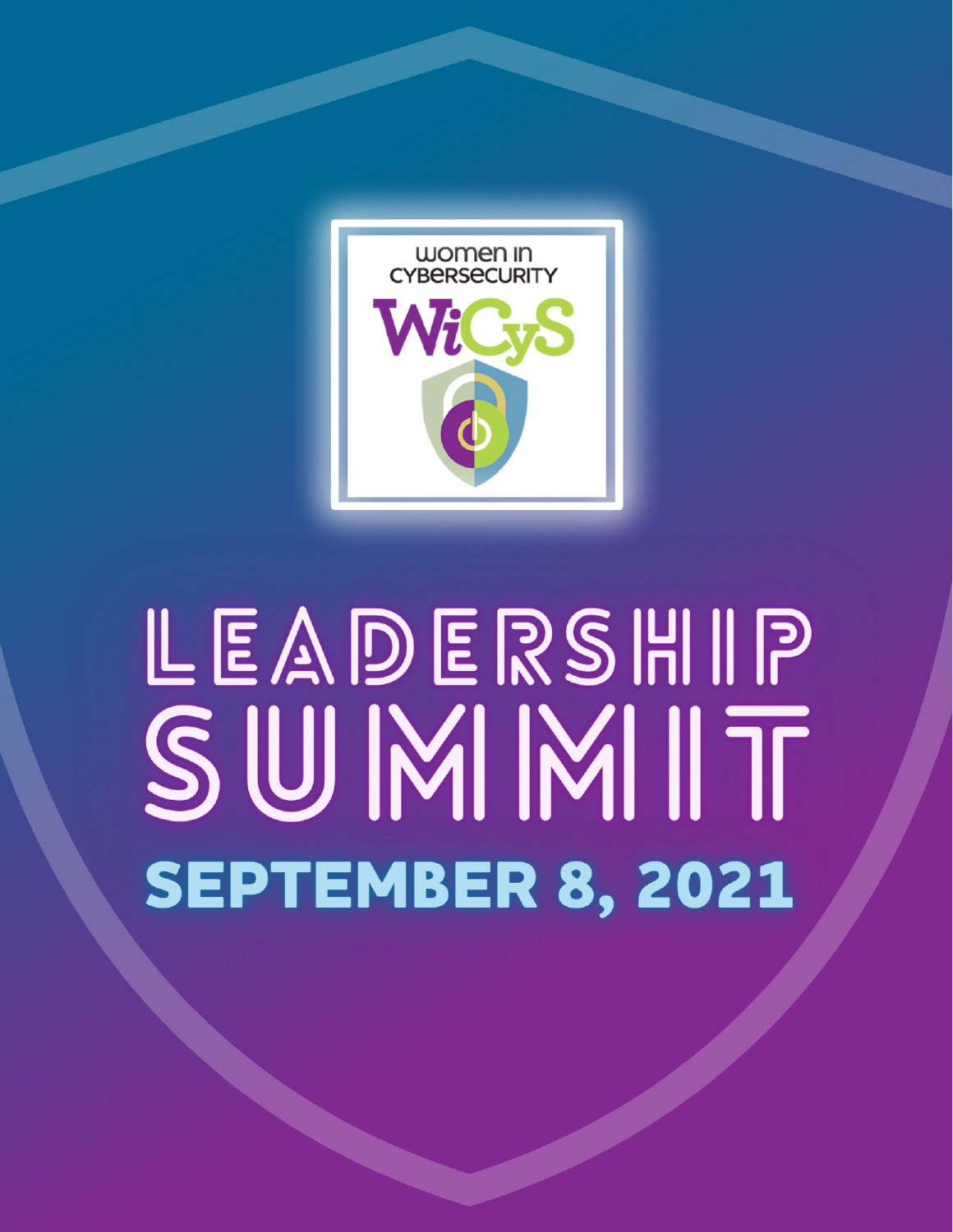

#### TIME DESCRIPTION LOCATION  $\mathbf{L}$  $\mathbf{I}$

| 9:00am-9:45am       | <b>Opening Remarks and Keynote</b><br><b>Opening Remarks: WiCyS Leadership</b><br>Keynote: Deborah Blyth, Former CISO, Colorado Information Security                                                                                                                                              | <b>Aurora C</b>                                     |
|---------------------|---------------------------------------------------------------------------------------------------------------------------------------------------------------------------------------------------------------------------------------------------------------------------------------------------|-----------------------------------------------------|
| 9:45am-10:00am      | <b>Break with coffee</b>                                                                                                                                                                                                                                                                          | <b>Aurora C</b>                                     |
| 10:00am-10:25am     | <b>Working Group Survey Findings (4 Concurrent)</b><br><b>Inclusion Working Group</b><br><b>Transitioning/Returning Working Group</b><br><b>Pipeline Working Group</b><br><b>Advancement Working</b>                                                                                              | Summit 2<br>Summit 3<br>Summit 4<br>Summit 5        |
| 10:35am-11:00am     | <b>Presentation Sessions (4 Concurrent)</b>                                                                                                                                                                                                                                                       |                                                     |
|                     | Inclusion as Job Zero - How to Develop an Inclusive-Minded Workplace<br><b>Track: Inclusion</b><br><b>Ashley Smyk, AWS Professional Services</b><br>Filling the Cybersecurity Skills Gap with Veterans & Military Spouses<br><b>Track: Transitioning/Returning</b><br><b>Jay Garcia, Fortinet</b> | Summit 2<br>Summit 3                                |
|                     | <b>Hiring With a Growth Mindset</b><br><b>Track: Pipeline</b><br>Ayesha Mahmood, Palo Alto Networks                                                                                                                                                                                               | Summit 4                                            |
|                     | <b>Accelerating Beyond Societal Limitations</b><br><b>Track: Advancement</b><br>LeAnna Lyons, ManTech                                                                                                                                                                                             | <b>Summit 5</b>                                     |
| 11:15am - NOON      | <b>Panels/ Birds of a Feather Session (3 Concurrent)</b>                                                                                                                                                                                                                                          |                                                     |
|                     | <b>Building Cybersecurity Talent Through Innovative Partnerships</b><br><b>Track: Transitioning/Returning</b><br>Sarah Morales, Google, Maxwell Shuftan, SANS Institute, Lynn Dohm, WiCyS                                                                                                         | Summit 3                                            |
|                     | <b>Strengthening the Cybersecurity Workforce</b><br><b>Track: Pipeline</b><br>Melissa Thomann, Dimple Ahluwalia, Evelyn Anderson, & Marisol Rawlins, IBM                                                                                                                                          | Summit 4                                            |
|                     | From the Sticky Floor through the Glass Ceiling<br>Track: Advancement<br>Lisa Lee, Microsoft                                                                                                                                                                                                      | Summit 5                                            |
| <b>NOON -1:30pm</b> | <b>Lunch &amp; Networking (on your own)</b>                                                                                                                                                                                                                                                       |                                                     |
| 1:30pm-2:45pm       | <b>Working Group Brainstorm (4 Concurrent)</b><br><b>Inclusion Working Group</b><br><b>Transitioning/Returning Working Group</b><br><b>Pipeline Working Group</b><br><b>Advancement Working</b>                                                                                                   | Summit 2<br>Summit 3<br>Summit 4<br><b>Summit 5</b> |
| 2:45pm-3:00pm       | <b>Break with coffee</b>                                                                                                                                                                                                                                                                          | <b>Aurora C</b>                                     |
| 3:00pm-3:30pm       | <b>Wrap-up and Reporting</b>                                                                                                                                                                                                                                                                      | <b>Aurora C</b>                                     |
|                     |                                                                                                                                                                                                                                                                                                   |                                                     |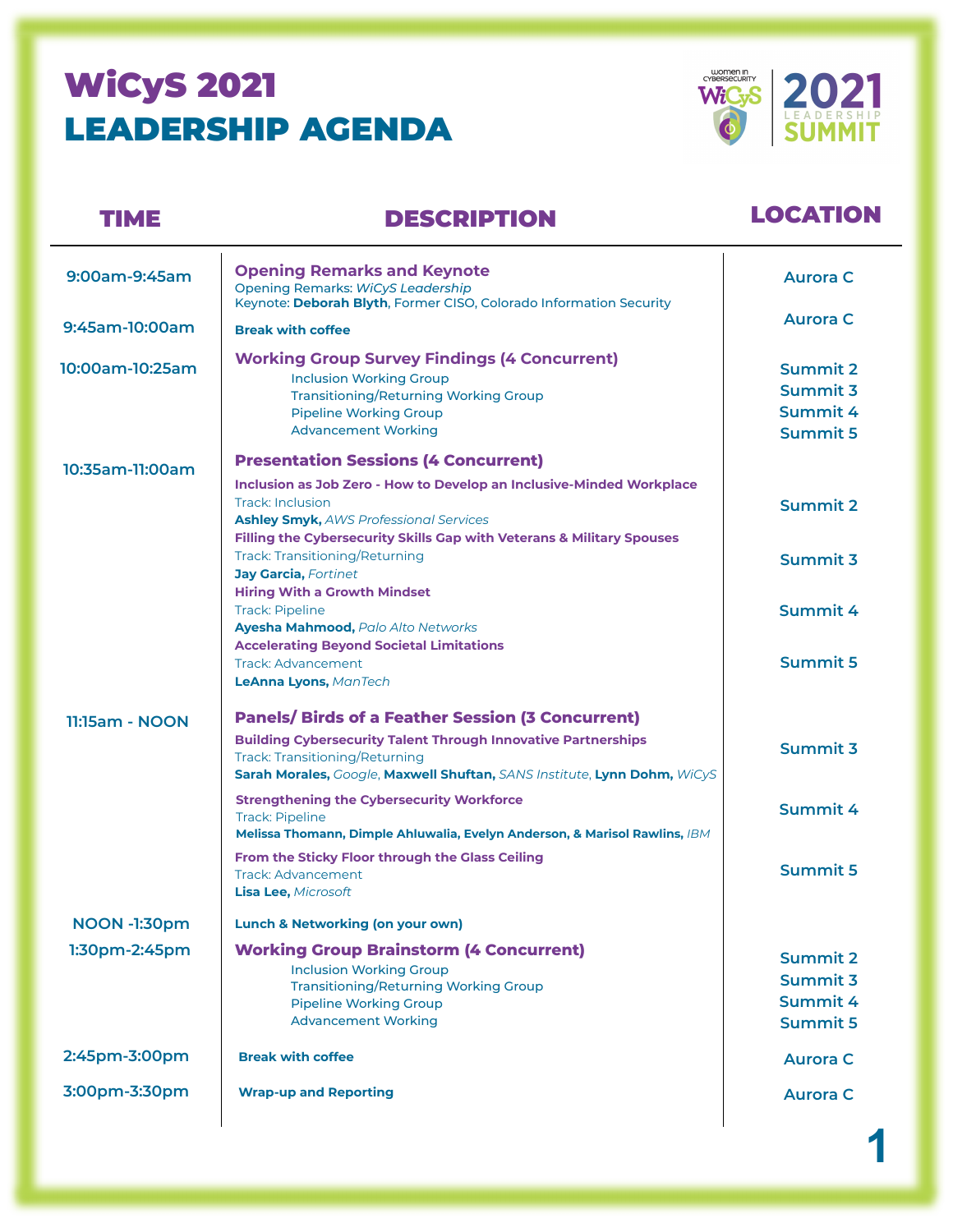

#### **Tracks:**

**Pipeline** - Strengthening the diverse cybersecurity workforce pipeline.

**Inclusion** - Creating an inclusive work environment

**Transitioning/Returning** - Furthering opportunities for various groups such as veteran female cybersecurity aspirants or those transitioning or returning to cybersecurity workforce

**Advancement** - Advancing women in technical and non-technical leadership roles

#### **WiCyS Working Group Champions**

**Pipeline** - **Prajakta Jagdale**, *Palo Alto Networks*

Student Intern: **Maggie Van Nortwick**, Northeastern University

**Inclusion** - **Diana Kelley**, *SecurityCurve*

Student Intern: **Maleesha Perera**, University at Albany

**Transitioning/Returning** - **Dr. Dawn Beyer**, *Lockheed Martin*

Student Intern: **Shaina Munoz-Rivera**, University of Puerto Rico

**Advancement** - **Jenn Henley**, *Facebook*

Student Intern: **Shannon McHale**, Rochester Institute of Technology



## KEYNOTE SPEAKER

### **Deborah Blyth, CISSP, CISM, CCSK**

*Former CISO, Colorado Information Security*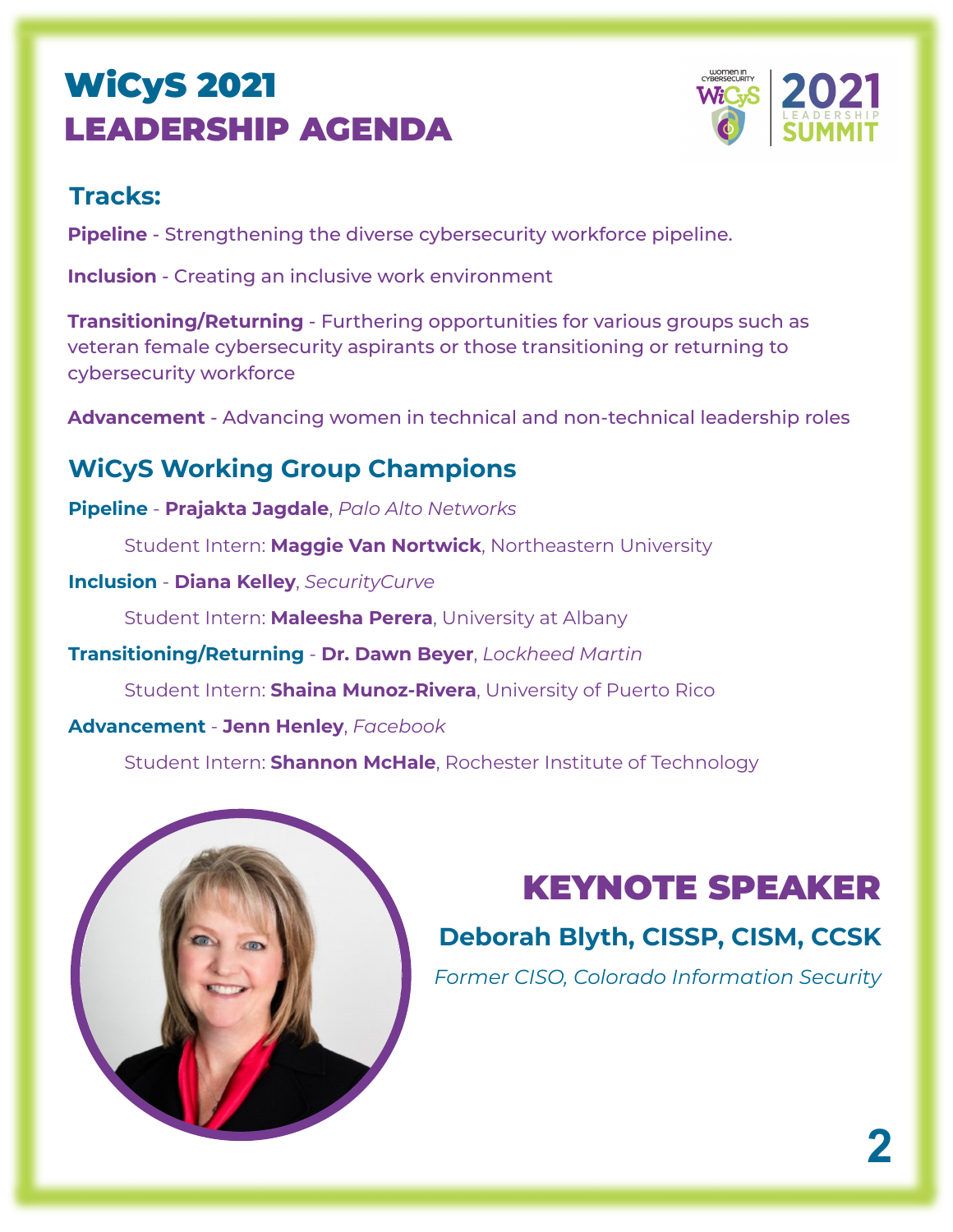

#### **Presentation Sessions 10:35am-11:00am**

#### **Inclusion as Job Zero - How to Develop an Inclusive-Minded Workplace**

Ashley Smyk, *AWS Professional Services*

#### **TRACK: Inclusion | LOCATION: Summit 2**

At Amazon and many other organizations, we say "security is job zero," meaning security is even more important than any other number one priority, and we create a place where teams are wholly security-minded and exhibit security as job zero in all they do. How do we create the job zero mindset for every employee and apply it to inclusion in the workplace? In this presentation, we will explore ideas of how to create and enforce a workplace mindset where inclusion is job zero by building mechanisms and continuously reinforcing and measuring inclusion that applies to not only leadership but also all levels of employees.

#### **Filling the Cybersecurity Skills Gap with Veterans & Military Spouses**

#### Jay Garcia, *Fortinet*

#### **TRACK: Transitioning/ Returning | LOCATION: Summit 3**

Anyone trying to hire a security professional for their organization understands there is a serious shortage of people with the skills needed to plan, implement and manage a cybersecurity strategy. In fact, according to a recent ISC2 survey, 56% of organizations claim they have a problematic shortage of cybersecurity skills. The question everyone in the industry is asking is, where will we find the skilled resources to fill this gap? Networks are undergoing dramatic transformations, fueled by BYOD, IoT, virtualization and cloud deployments. At the same time, threats are escalating in their prevalence, sophistication and impact. The lack of skilled cybersecurity professionals could literally stall our growing digital economy. Military veterans are highly sought after by employers that understand the real synergies between military service and cybersecurity. Veterans often are well ahead of their civilian counterparts in level of preparation and training they have received that directly applies to cybersecurity business. The Fortinet Veterans Program is part of our long-term strategy, working in conjunction with partner nonprofit organizations, channel and industry partners to help fill the cybersecurity skills gap that is challenging our efforts to secure global networks. The dearth of skills in the cybersecurity industry creates a unique opportunity for military veterans and employers alike. The post-9/11 unemployment rate for veterans is close to 9% while the security engineer unemployment rate is 0%. Fortunately, military veterans and the industry share many skills that can make cybersecurity rewarding careers for veterans as well as excellent opportunities for employers looking to defend an increasingly complex threat landscape. The goal of this presentation is to help make potential employers aware of the synergies between military service and cybersecurity positions they may be seeking to fill.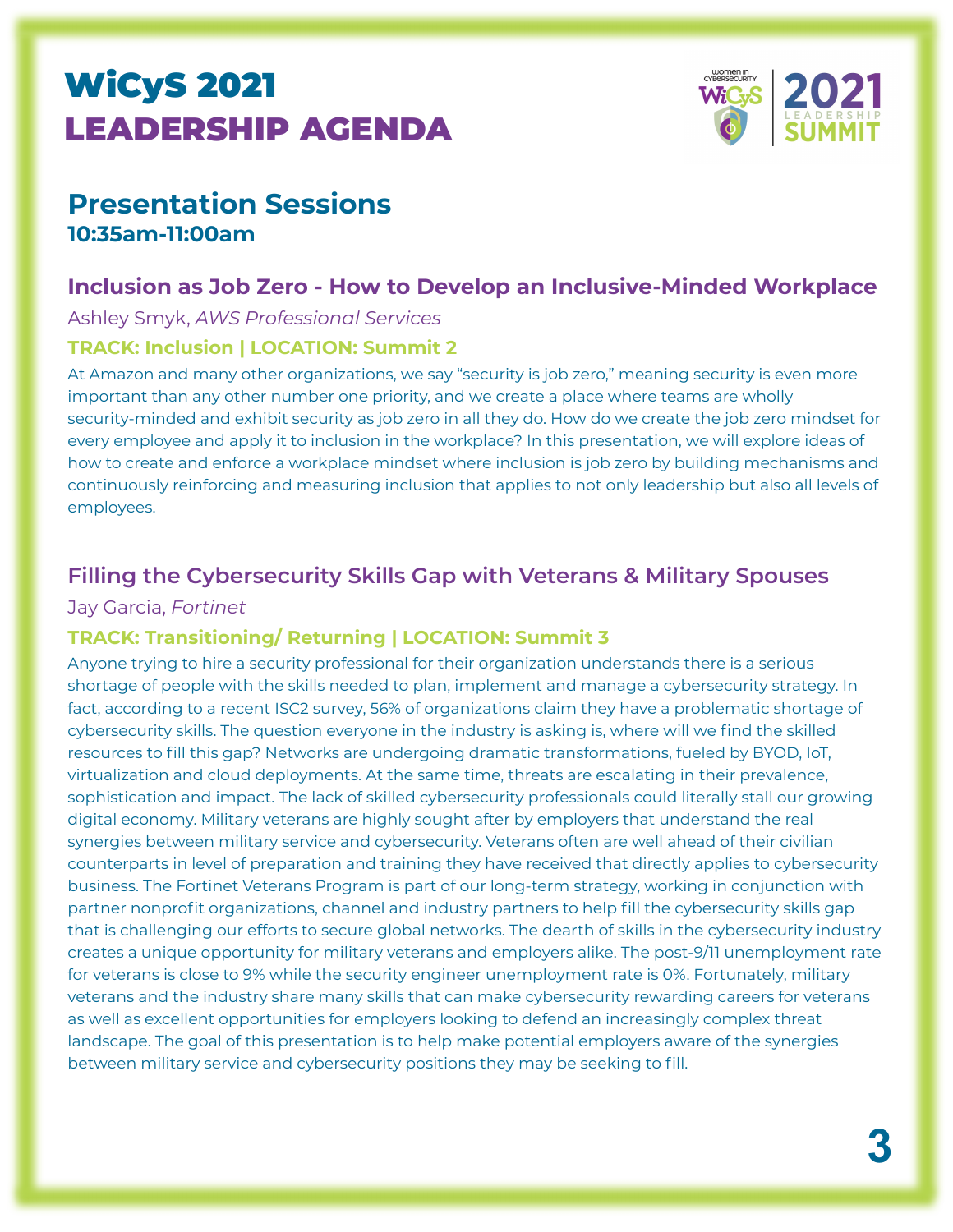

#### **Presentation Sessions 10:35am-11:00am**

#### **Hiring With a Growth Mindset**

Ayesha Mahmood, *Palo Alto Networks*

#### **TRACK: Pipeline | LOCATION: Summit 4**

Hiring diverse talent could be challenging, especially when interviewers have yet to address their own unconscious biases or fixed mindsets about top talent. We often see job descriptions that sound almost as good as a unicorn. We see talent as what they have done so far rather than asking what are they capable of doing? The experience for an ideal candidate is far too often disconnected from reality, and sometimes the bias exists when hiring managers are writing the job description. Investing in developing a growth mindset, and eliminating unconscious biases with a neurological approach, can lead to better hiring and improved company culture of collaboration and innovation. With a growth mindset, you look at talent with a focus on their potential and relevant past experiences. Creating a list of top three must-have technical skills to start contributing to the team is a great way to approach the interview. Paying attention to a candidate's interpersonal skills as much as the technical ones is equally important. An aberrant genius is going to have a harder time collaborating than someone who likes to coach and lift others.

#### **Accelerating Beyond Societal Limitations**

#### LeAnna Lyons, *ManTech*

#### **TRACK: Advancement | LOCATION: Summit 5**

Often successful people are asked, "How did you do it?" The answer is: attentiveness, ambition, and resiliency. It is essential to identify, understand and leverage one's core strengths, and surround oneself with a supportive network. Immersing in experiential discovery and diligently self-training to develop and hone skills allows one to tackle opportunities that targets strengths and passions, enabling one to shape their career in a fulfilling way and grow professionally. It is absolutely essential to not limit ourselves by what society/industry says we need to succeed! We raise our own bar!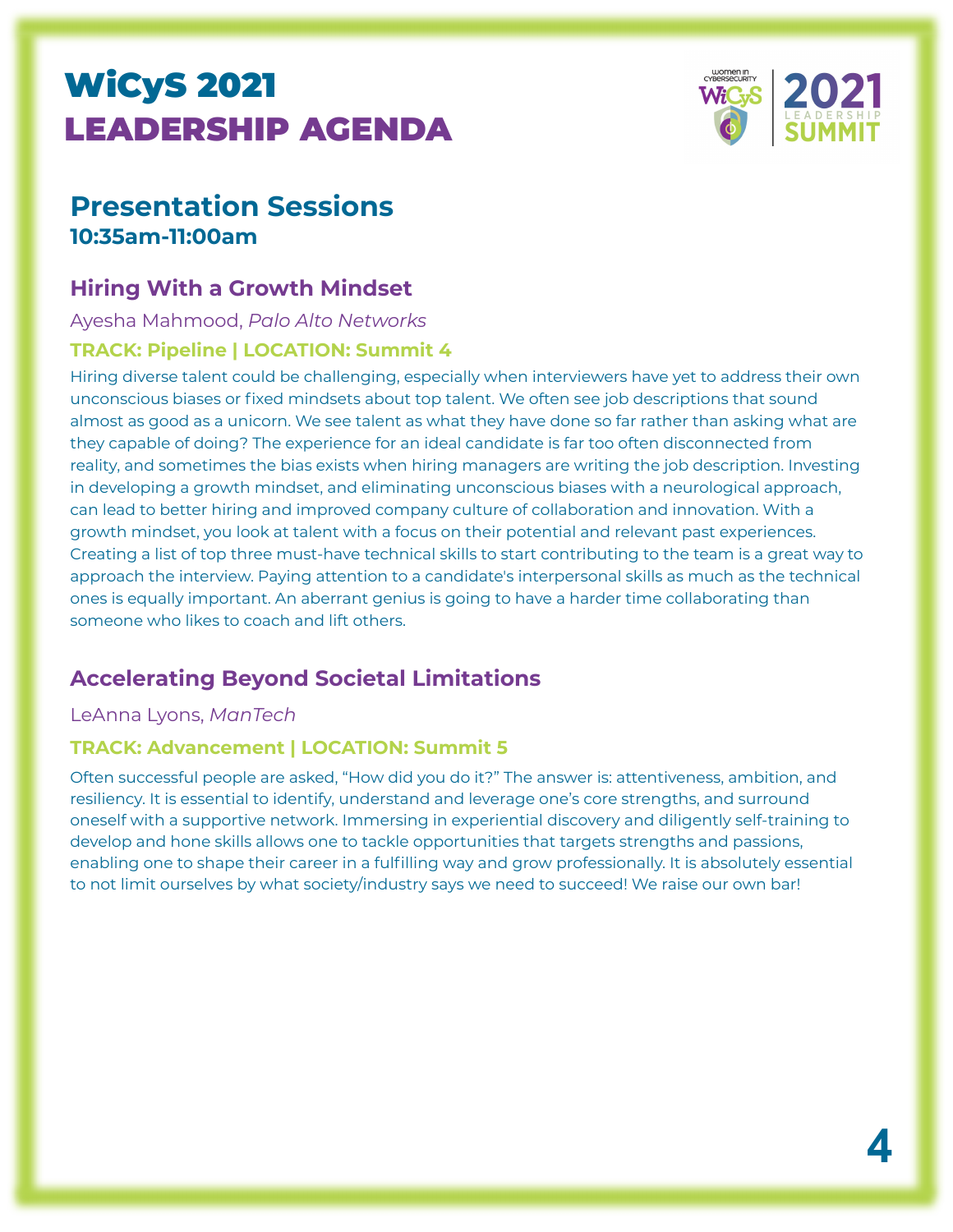

#### **Panel/Birds of a Feather Session 11:15am - NOON**

#### **Building Cybersecurity Talent Through Innovative Partnerships**

Sarah Morales, *Google*, Maxwell Shuftan, *SANS Institute*, Lynn Dohm, *WiCyS*

#### **TRACK: Transitioning/Returning | LOCATION: Summit 3**

Cybersecurity is one of the fastest growing fields in the world. It's also in desperate need of skilled talent to fill the over 500,000 jobs currently open in the U.S. and 3.5 million open globally. The demand for cybersecurity talent is not new, it has actually been an issue for almost a decade. Colleges and universities are producing graduates, but not fast enough to keep up with the demand and often without hands-on experience or industry certifications that enterprises and governments require. As companies struggle to fill positions, they are finding innovative ways to grow their pipeline of future talent. One such company is Google. Realizing how the talent shortage will affect its future business if it is not addressed quickly, Google teamed up with WiCyS and its training partner, SANS, to launch a new talent development and reskilling program that provides industry leading training and certifications to women not currently working in cybersecurity. The program is immersive and enables students to quickly gain in-demand, marketable skills. The program also provides wraparound services to help participants find employment in the field. This session will highlight the partnership that is actively addressing the need for skilled and motivated workers to fill the pervasive cybersecurity talent shortage as well as increasing diversity in the industry. Panelists will share how the partnership works and ways other organizations, government entities or colleges and universities can join the effort. A graduate of the program also will speak about the experience and her journey into a new cybersecurity career.

#### **Strengthening the Cybersecurity Workforce**

Melissa Thomann, Dimple Ahluwalia, Evelyn Anderson, and Marisol Rawlins, *IBM*

#### **TRACK: Pipeline | LOCATION: Summit 4**

At IBM, we believe our greatest strength is our people. We would not be the company that we are today without the diversity of our workforce, and yet, we have room for improvement. In recent years, we have opened up the hiring aperture and invested in new collar hiring, P-TECH, veteran training, tech re-entry, and more. We will share lessons learned from our experiences, and look forward to learning from other organizations. We all have a long way to grow.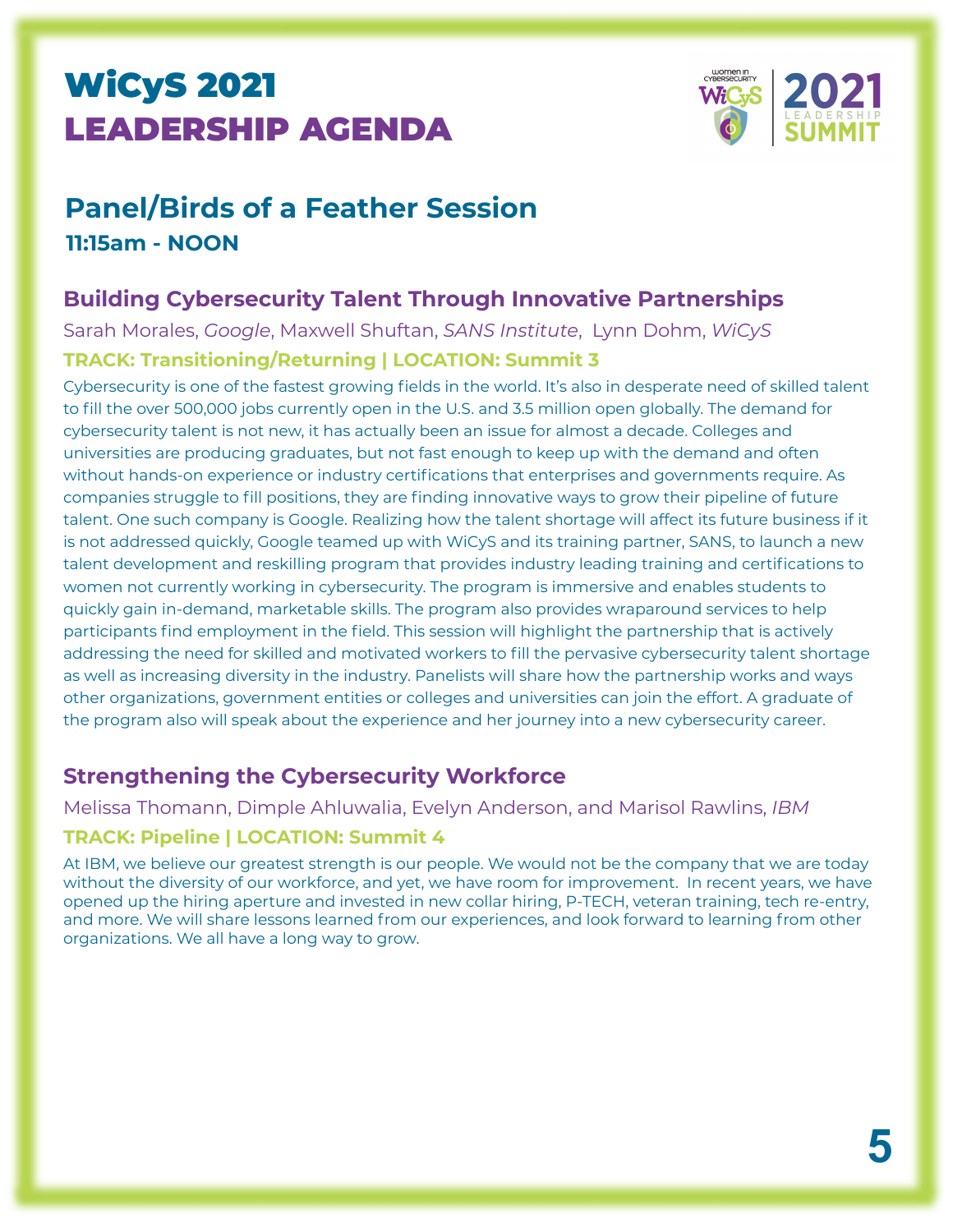

## **Panel/Birds of a Feather Session**

**11:15am - NOON**

#### **From the Sticky Floor through the Glass Ceiling**

Lisa Lee, *Microsoft*

#### **TRACK: Advancement | LOCATION: Summit 5**

Few, if any, women ever have a straight career path. There are wiggles, valleys and peaks along the way. Mentors and advocates can help guide us; many friends and coworkers will offer good and bad advice. Getting off the sticky floor can be tough, but breaking through the glass ceiling has its own challenges. Join this interactive session to discuss some of the skills vital for women to succeed at the executive levels, as well as what needs to happen for more women to break through to the top and why progress has been so slow in technical positions. This session also will delve into what companies could and should be doing to move more women into executive suites. Bring questions and ideas about how to disrupt the future for women and step onto floors covered in broken glass.